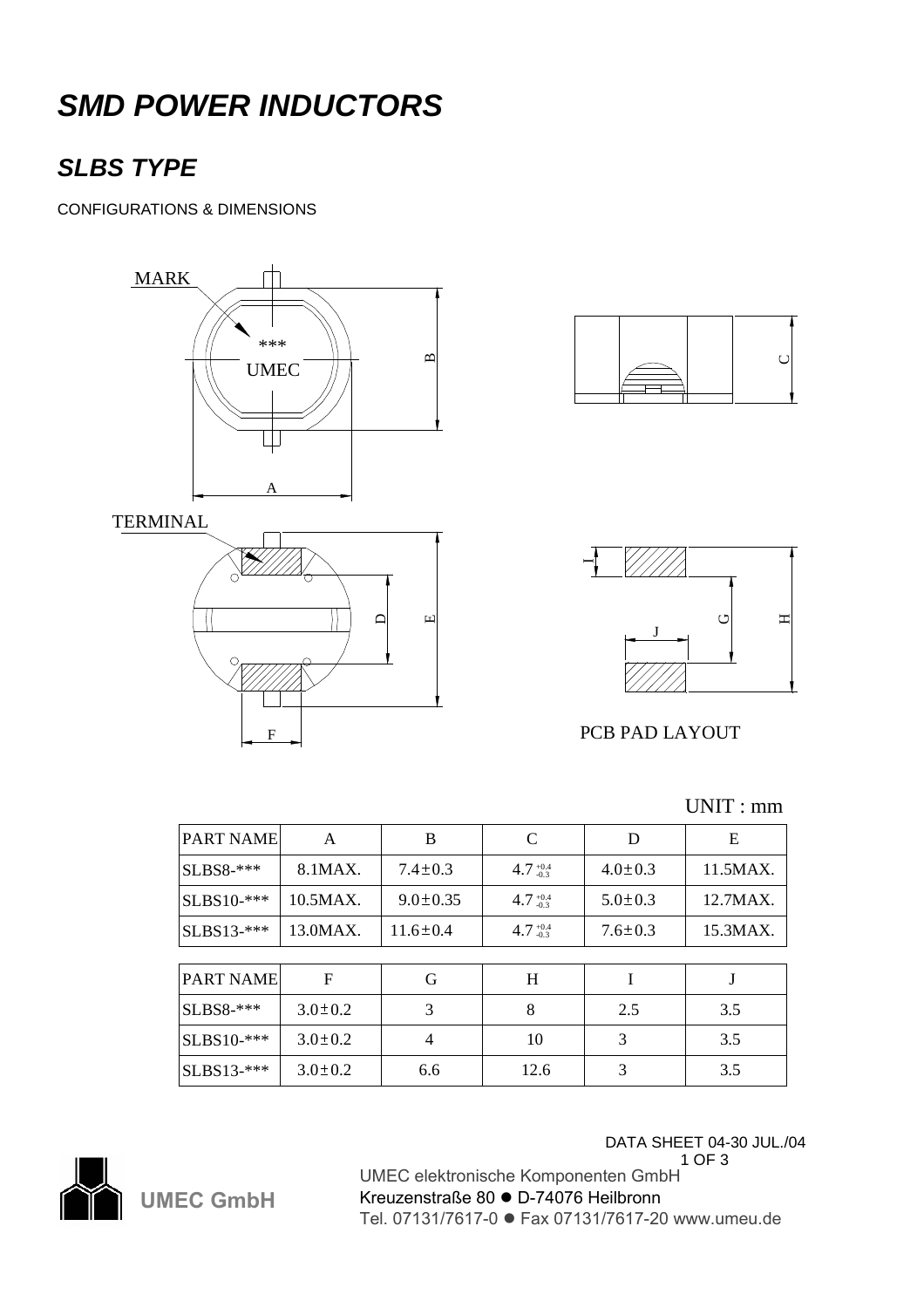### *SMD POWER INDUCTORS*

- These are high power SMD shielded inductors and superior to high saturation.
- Tape and Reel package.
- Operating Temperature : -30 $\mathrm{^0C}$  ~+100 $\mathrm{^0C}$
- $\bullet$  (Contain Heating Coil)Over 100M $\Omega$  at 100VD.C. between coil and core.
- No dielectric breakdown at 100VD.C. for 1 minute between coil and core.

#### **ELECTRICAL SPECIFICATION @25<sup>0</sup>C**

| <b>UMEC</b><br><b>PART</b><br><b>NUMBER</b> | <b>MARK</b>      | INDUCTANCE(uH) | $D.C.R(\Omega)$<br>MAX. | <b>RATING</b><br><b>CURRENT(A)</b> |  |  |  |  |
|---------------------------------------------|------------------|----------------|-------------------------|------------------------------------|--|--|--|--|
| <b>SLBS8 TYPE</b>                           |                  |                |                         |                                    |  |  |  |  |
| <b>SLBS8-100</b>                            | 100              | 10+20%/-15%    | 0.045                   | 1.60                               |  |  |  |  |
| <b>SLBS8-120</b>                            | 120              | 12+20%/-15%    | 0.054                   | 1.50                               |  |  |  |  |
| <b>SLBS8-150</b>                            | 150              | 15+20%/-15%    | 0.065                   | 1.40                               |  |  |  |  |
| <b>SLBS8-180</b>                            | 180              | 18+20%/-15%    | 0.075                   | 1.30                               |  |  |  |  |
| <b>SLBS8-220</b>                            | 220              | 22+20%/-15%    | 0.094                   | 1.10                               |  |  |  |  |
| <b>SLBS8-270</b>                            | 270              | 27+20%/-15%    | 0.11                    | 1.00                               |  |  |  |  |
| <b>SLBS8-330</b>                            | 330              | 33+20%/-15%    | 0.12                    | 0.92                               |  |  |  |  |
| <b>SLBS8-390</b>                            | 390              | 39+20%/-15%    | 0.15                    | 0.84                               |  |  |  |  |
| <b>SLBS8-470</b>                            | 470              | 47+20%/-15%    | 0.17                    | 0.76                               |  |  |  |  |
| <b>SLBS8-560</b>                            | 560              | 56+20%/-15%    | 0.20                    | 0.68                               |  |  |  |  |
| <b>SLBS8-680</b>                            | 680              | 68+20%/-15%    | 0.24                    | 0.63                               |  |  |  |  |
| <b>SLBS8-820</b>                            | 820              | 82+20%/-15%    | 0.28                    | 0.58                               |  |  |  |  |
| <b>SLBS8-101</b>                            | 101              | 100+20%/-15%   | 0.33                    | 0.50                               |  |  |  |  |
| <b>SLBS8-121</b>                            | 121              | 120+20%/-15%   | 0.39                    | 0.46                               |  |  |  |  |
| <b>SLBS8-151</b>                            | 151              | 150+20%/-15%   | 0.48                    | 0.40                               |  |  |  |  |
| <b>SLBS8-181</b>                            | 181              | 180+20%/-15%   | 0.63                    | 0.38                               |  |  |  |  |
| <b>SLBS8-221</b>                            | $\overline{221}$ | 220+20%/-15%   | 0.71                    | 0.36                               |  |  |  |  |
| SLBS10 TYPE                                 |                  |                |                         |                                    |  |  |  |  |
| <b>SLBS10-100</b>                           | 100              | 10+20%/-15%    | 0.034                   | 2.40                               |  |  |  |  |
| <b>SLBS10-120</b>                           | 120              | 12+20%/-15%    | 0.042                   | 2.30                               |  |  |  |  |
| SLBS10-150                                  | 150              | 15+20%/-15%    | 0.048                   | 2.10                               |  |  |  |  |
| <b>SLBS10-180</b>                           | 180              | 18+20%/-15%    | 0.052                   | 1.90                               |  |  |  |  |
| <b>SLBS10-220</b>                           | 220              | 22+20%/-15%    | 0.058                   | 1.70                               |  |  |  |  |
| <b>SLBS10-270</b>                           | 270              | 27+20%/-15%    | 0.074                   | 1.60                               |  |  |  |  |
| SLBS10-330                                  | 330              | 33+20%/-15%    | 0.081                   | 1.40                               |  |  |  |  |
| SLBS10-390                                  | 390              | 39+20%/-15%    | 0.10                    | 1.30                               |  |  |  |  |
| <b>SLBS10-470</b>                           | 470              | 47+20%/-15%    | 0.11                    | 1.20                               |  |  |  |  |
| <b>SLBS10-560</b>                           | 560              | 56+20%/-15%    | 0.15                    | 1.10                               |  |  |  |  |
| <b>SLBS10-680</b>                           | 680              | 68+20%/-15%    | 0.18                    | 0.97                               |  |  |  |  |
| <b>SLBS10-820</b>                           | 820              | 82+20%/-15%    | 0.20                    | 0.88                               |  |  |  |  |
| <b>SLBS10-101</b>                           | 101              | 100+20%/-15%   | 0.26                    | 0.80                               |  |  |  |  |
| SLBS10-121                                  | 121              | 120+20%/-15%   | 0.30                    | 0.73                               |  |  |  |  |
| SLBS10-151                                  | 151              | 150+20%/-15%   | 0.36                    | 0.65                               |  |  |  |  |
| SLBS10-181                                  | 181              | 180+20%/-15%   | 0.45                    | 0.60                               |  |  |  |  |
| SLBS10-221                                  | 221              | 220+20%/-15%   | 0.51                    | 0.54                               |  |  |  |  |
| SLBS10-271                                  | 271              | 270+20%/-15%   | 0.63                    | 0.49                               |  |  |  |  |
| SLBS10-331                                  | 331              | 330+20%/-15%   | 0.75                    | 0.44                               |  |  |  |  |
| SLBS10-391                                  | 391              | 390+20%/-15%   | 0.89                    | 0.37                               |  |  |  |  |
| <b>SLBS10-471</b>                           | 471              | 470+20%/-15%   | 1.16                    | 0.37                               |  |  |  |  |

\*INDUCTANCE & RATING CURRENT @1KHz,1V

\*The inductance can't drop 20% when loading rating current.

(hp 4284A Precision LCR METER & hp 42841A BIAS CURRENT SOURSE )

\*D.C.Resistance

(hp 34401A MULTIMETER)





UMEC elektronische Komponenten GmbH Kreuzenstraße 80 · D-74076 Heilbronn Tel. 07131/7617-0 ● Fax 07131/7617-20 www.umeu.de